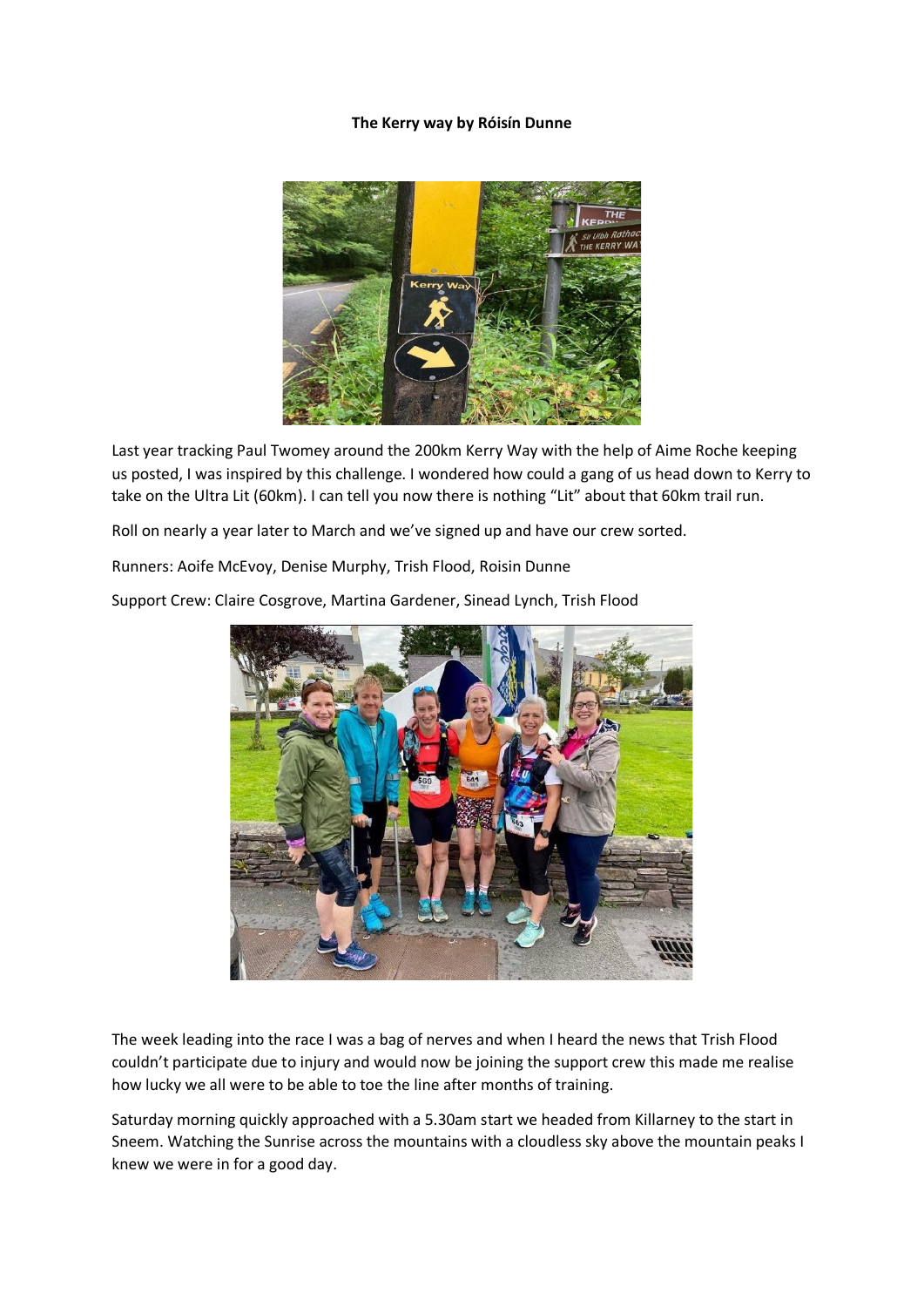The Kerry Way is the most laid-back race I've ever participated in, definitely when compared to the triathlon world. Last year's 200km winner, Aoife Mundow checked my bag for all its' kit. Trying to not fan girl at the time. She was just back from Chamonix UTMB World Championships only taking up trail running two years ago there is time for us all to get involved in this mad sport.

I had three things in my head as we gathered together to start the race at 9am.

1.Smile

2.Dont fall

3.Make it to the end by the cut off

We set off into the hills of Kerry guided by the yellow man, he would lead us back to Killarney. On the recce when Aoife and I doubted his guidance I told her it's never down always "UP" when following him meander through the boreens and grassy paths.

Aoife McEvoy "the chance to have an exhilarating run in the calmest most beautiful trails and mountains of the kingdom, where friendships are made, battles are fought, and the true meaning of support emerges"

The first section all the runners were bunched together along the narrow trails. All of us cautious on footing for the first few kms as we meandered up into the mountains. We crossed Sneem river and followed quiet backroads across bogland areas and up Knockanamande mountain to soak in the spectacular views of the Beara Peninsula.

There was a lovely wooded track that led to the abandoned 19<sup>th</sup> century village of Tahilla.

I was shocked to still be surrounded by lots of runners even though the pack had thinned out a bit along this mountain section. I had my head down concentrating on getting up this section closely followed by 3 others when I stopped and looked to my right to see a beautiful view of the mountains, (Picture attached). I think at that moment about 10km in it sunk in how lucky we all were to be able to take on this adventure together on a picture-perfect day and I don't have Michelle Grainger skills!

Sinead Lynch "Exhilarating"

At this stage one of the marshals shouted that I was in the top 10 women. I was slightly buzzing off this news, however, as we descended down off the mountain the women following me quickly overtook me as I carefully descended this section terrified to fall. We all had to go to work Monday morning and I'd be no good to anyone in a sling! I have no competitive bone in my body. I'm all about the participation and being in the outdoors therefore I was happy out following the pack.

Claire Cosgrove "most dramatic run I've ever witnessed from the isolated and dramatic landscapes to boreens and mountains".

Welcomed across the Black Valley Bridge to our cheering Support crew this was a great lift to get as we now ran into a stunning section wooded area looking across at Coongar Harbour and Drongawn Lough.

We headed for Templenoe our first crew stop a with a beaming smile I met the amazing crew with ice and cold drinks for the back pack. Walking up this section with Jaffa cakes and a cold drink I was delighted to get this far feeling so good heading into the mountains again with 40km to go!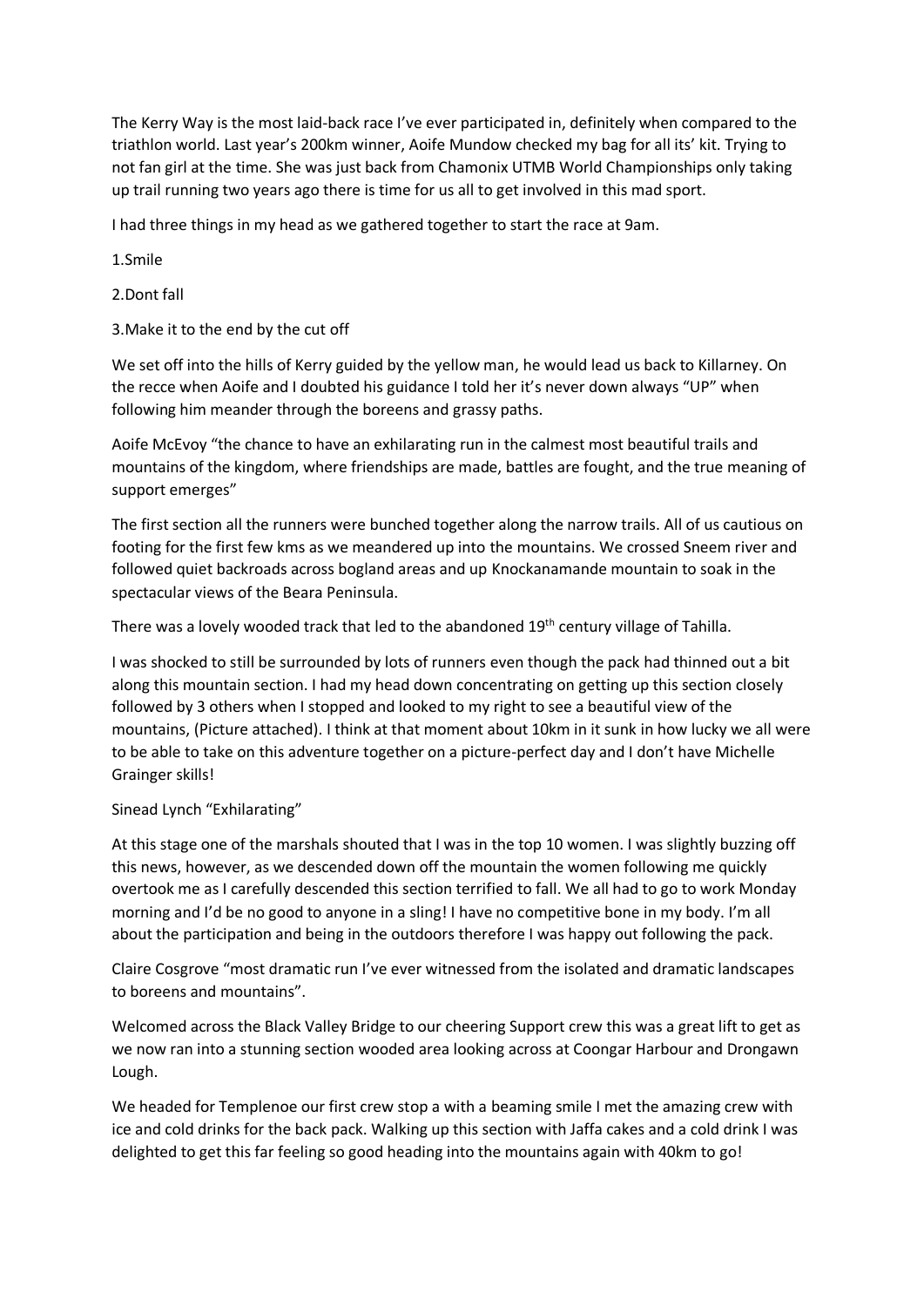From Templenoe the route ascended to the spur of Lacka hill crossing the Reen river and climbing to Gortamullin Hill again witnessing remarkable views of the Caha mountains and Beara Peninsula from a different angle.

Along this route I met many 200km runners, at this stage they were on the route for around 30 hours. Their sticks were their anchor as they focused on the road ahead. I sent words of encouragement and they still managed a "thank you".

I couldn't get over how kind everyone was along the route we all had words of encouragement for each other and had little conversations along the way to pass a few kms together.

Trish Flood "It was mentally the toughest sporting event I've ever done as a result of watching from the side-line but every single bit of pain watching three fantastic ladies completing their awesome challenge along with friendships that I built up with all the support crew"

The boggy terrain was dried up to make it a blissful path to run down into Kenmare. My biggest concern of the day was losing concentration as even though the path was dry you still had to dodge holes, rocks and marsh. Five-star treatment 6km to Kenmare on top of a mountain I rang the crew for flat coke to get a bit of a boost the final section.

Delighted to reach Kenmare town an energetic little town with runners and support crews.

Blisters started to creep in at this section. Plasters applied, the flat coke was drank as if it was going out of fashion!

Denise Murphy "an amazing event that provided challenging mountain trail and terrain where both mental and physical limits are tested. All with being helped along by a support crew that met your every need with a smile and a cheer right to the finish line. The team comradery was every bit inspiring as the views".

This climb out of Kenmare lasted about 4km and 4 times the size of the Cut in Laois. A fellow runner described it as a "hill from hell". I was also warned to walk this section. No problem, I ate my flapjack happily ascending the hill. I really think we are blessed in Laois to have the Sliabh blooms on our doorway, I pretty much spent every Saturday morning in the hills and didn't shy away from climbs just slow and steady and you'll get to the top. I won't lie though the back hill in Stradbally is still a monster of a hill I've named that "cardiac hill".

Up and up, we go into the mountains following the old Kenmare Road. We cut through Peakeen and Knockanaguish mountains into the Windy Gap with superb views of the MacGillicuddy Reeks mountains. From here we passed Mangerton Mountain. This section was the most difficult part for me. There were lovely benches hidden away in the rocks and all I wanted was a nap! We had to climb over boulders and I thought this section wasn't runnable at all. Until a few mountain goats of runners came flying past me! I had about 10km to go and there was no sign of Torc mountain. I was delighted that my nutrition plan went to plan I got great tips from Pam Grogan leading into the race and stuck to the plan meticulously. Earlier in the year I was told by one of the 200km race past runners that if you master the nutrition that will get you to the end not your head. I had believed for endurance events that you just hang in there at the end. However, he was dead right to get the nutrition in consistently.